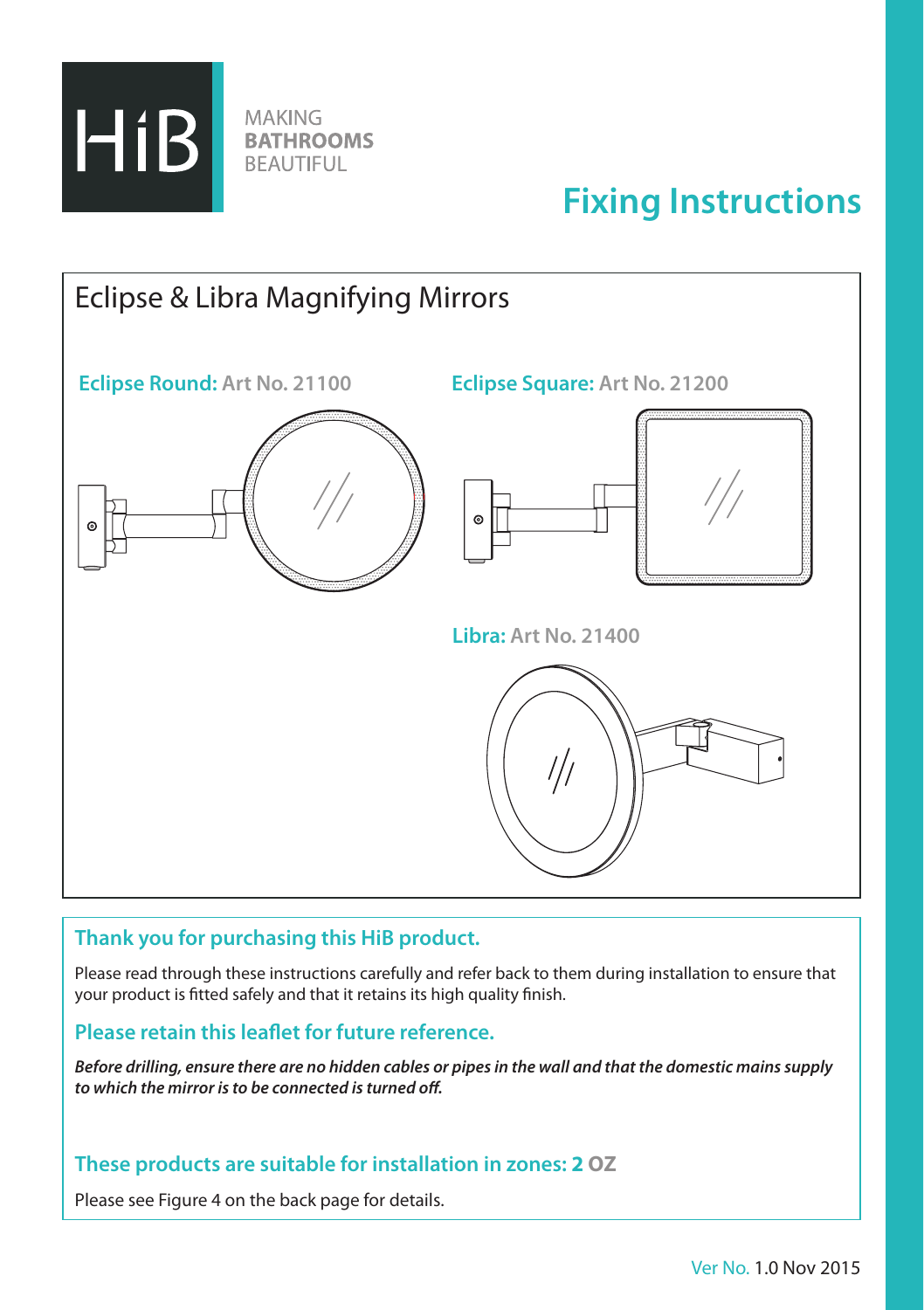

## **Installation**

- 1. Position the magnifying mirror in a suitable location (according to the zonal diagram overleaf, Figure 4), ensuring that the domestic electrical mains supply is within reach of the electrical entry point of the product. **Do not position in direct sunlight as the magnifying effect of the mirror may pose a fire hazard.**
- 2. Remove the wall bracket from the base of the mirror via the fixing(s) on the base of the unit (see mounting diagram, figures 2&3).
- 3. Using the wall bracket as a guide, carefully mark the required drilling locations using a soft pencil, ensuring it is level. Remove the wall bracket. **Please ensure all marked drill positions accurately match up with the fixing points of the wall bracket before drilling.**
- 4. Using a suitable drill bit, drill holes in the marked positions to a suitable depth. If drilling through tile, use a ceramic drill bit.
- 5. Insert wall plugs level with the surface of the wall. If fitting to a tiled surface, wall plugs should be inserted below the tile surface to avoid cracking. *NB. For plasterboard walls, specialist fixings should be purchased, available from any DIY or hardware store.*
- 6. Fix wall bracket into wall plugs.
- 7. Connect the domestic mains supply to the terminal box according to the wiring diagram below (figure 1).
- 8. Place the mirror onto the wall bracket and secure into place using the fixing(s) on the mirror base – take care not to trap wiring when assembling the mirror onto the wall bracket.
- 9. Switch on the domestic electrical mains supply to the mirror.

## **Operation Instructions**

**Libra** - To turn illumination on, simply pull the front of the mirror away from the wall. To turn the illumination off, simply push the mirror back towards the wall into the off position.

**Eclipse** - Illumination is switched on and off by the rocker switch on the underside of the mirror base.

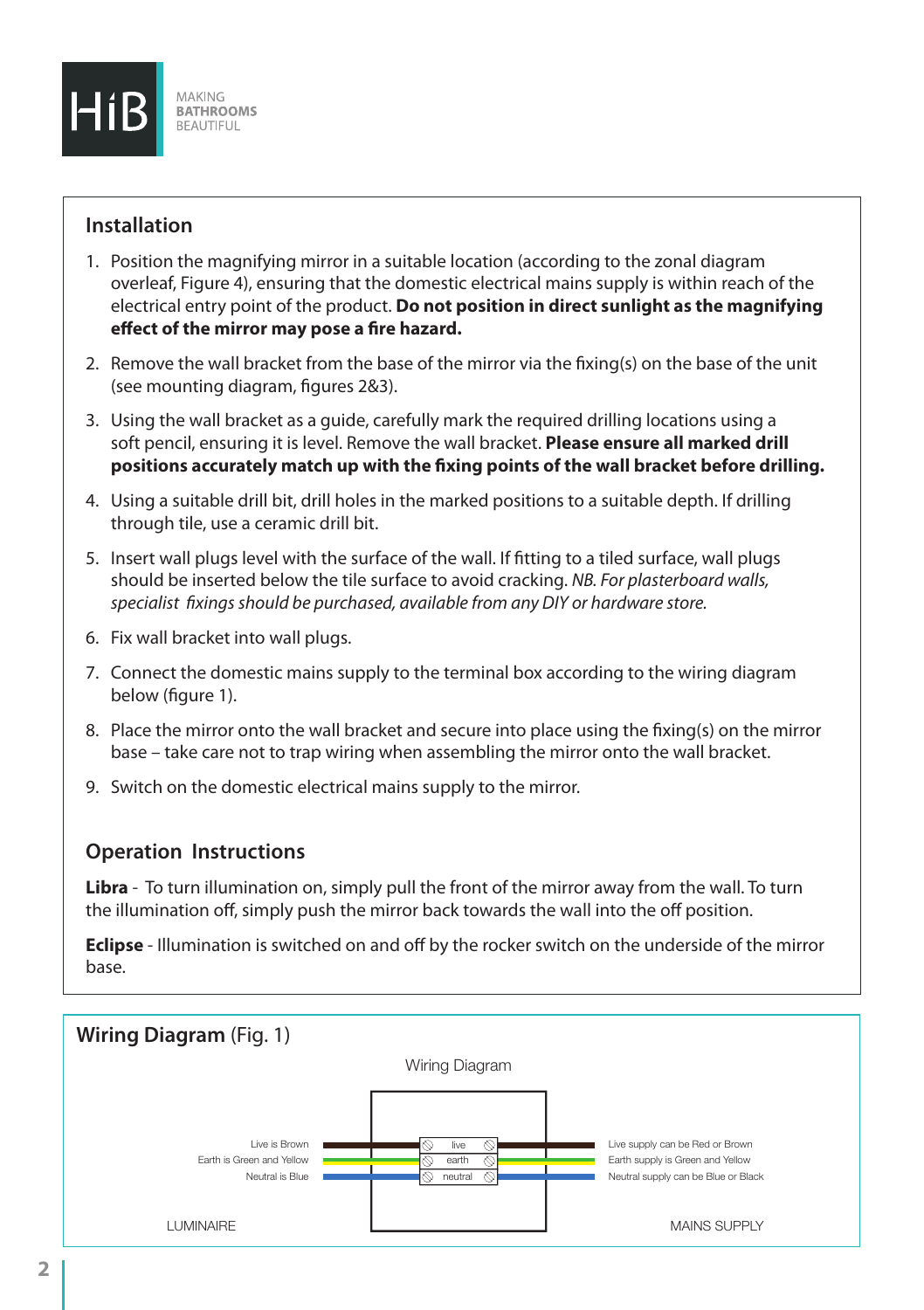# **Fixing Instructions**